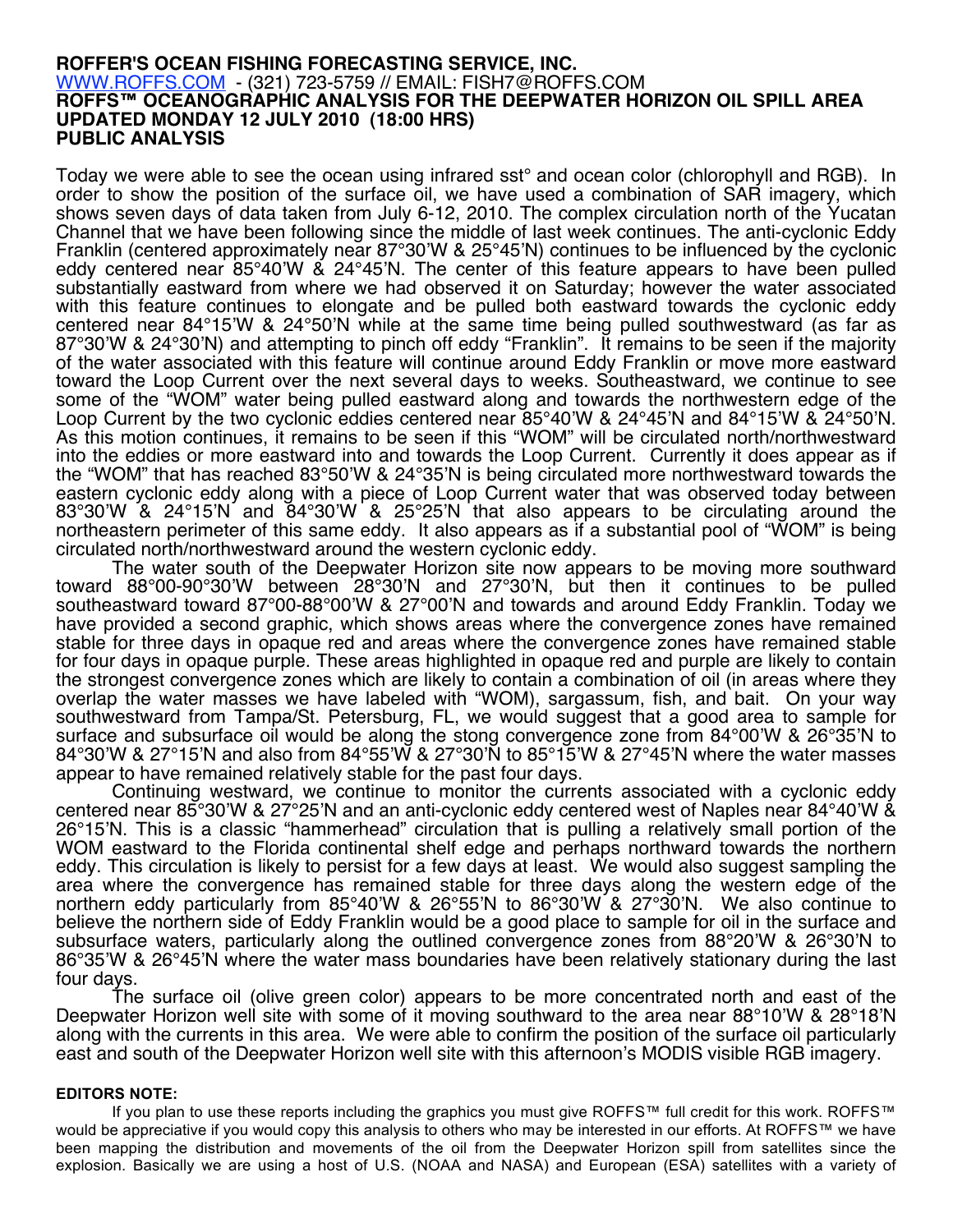spectral (infrared, near infra-red, visible, RGB and synthetic aperture radar) and spatial resolutions (300 meter to 1 KM) to see the oil. The MODIS satellite data are being received from the University of South Florida IMaRS and the synthetic radar (SAR) imagery is being received from the CSTARS at the University of Miami and also from ESA. We manipulate and integrate these data at ROFFS™ and the analyses are ROFFS™ expert interpretations of the satellite imagery along with other data such as winds, sea surface temperature, currents, and in-situ reports. We routinely discuss our results with several academic and non-academic oceanographers.

We use a plethora of techniques to remove or reduce the effect of clouds and satellite angle, as well as, to manipulate the satellite data to understand the ocean circulation patterns associated with the oil's motion. We focus our efforts on the offshore segment of the oil. Sequential image analysis allows us to visualize the motion. The red "X" indicates the site of the Deepwater Horizon spill area.

We have been deriving these analyses on a daily basis and posting them to our website (http://www.roffs.com/). We have many years of experience conducting similar analyses. For example we mapped the plume coming from the New Orleans area after Hurricanes Katrina and Rita (http://www.roffs.com/katrina.htm).